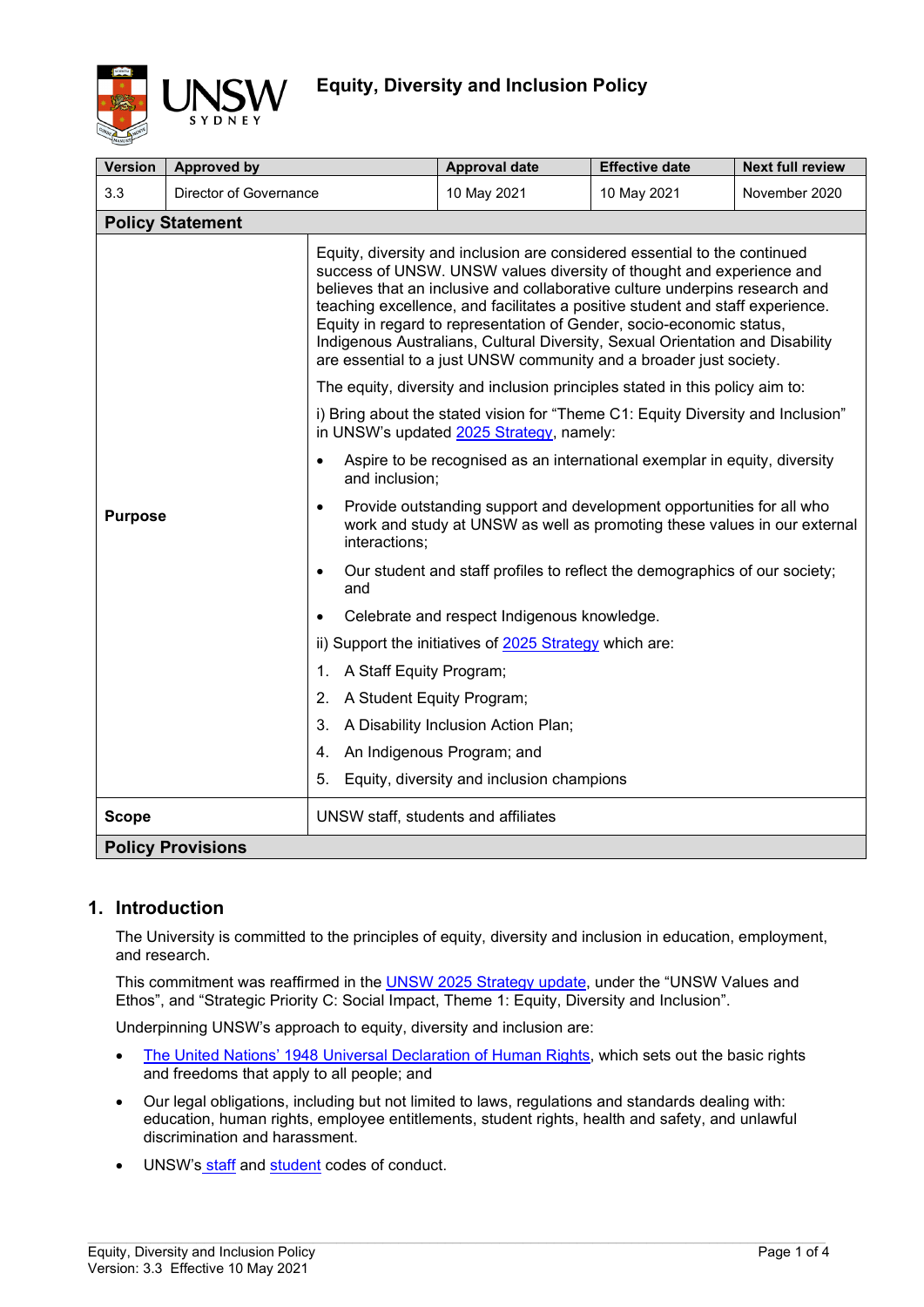## **2. Our principles**

To create a culture that both values and benefits from equity, diversity and inclusion, staff and students are required to follow these principles in our interactions with each other and the broader community, whilst carrying out the activities (or related activities) of the University.

- **2.1.** The University will provide equal opportunity by removing barriers to participation and progression in employment and education so that all staff and students have the opportunity to fully participate in University life, and we will review the effectiveness of actions undertaken.
- **2.2.** The University will support staff and students to exercise their rights and responsibilities as University members in relation to equity, diversity and inclusion at UNSW.
- **2.3.** All staff and students must display respect as they seek to understand each other's perspectives, and endeavour to invite and explore the evidence supporting alternative points of view.
- **2.4.** All staff and students in positions of leadership and management must, with the support of their teams and for inclusive purposes, identify opportunities and take steps towards our objective for our student and staff profiles to reflect Equity, Diversity and Inclusion as outlined in Theme C1 of the UNSW 2025 Strategy.
- **2.5.** All staff and students, whenever possible and appropriate, must strive for their communications to be accessible to diverse groups, reflect the diversity of UNSW's community, and use inclusive language so that it applies to all staff and students.
- **2.6.** The University will promote clear and accountable policies and practices to support our values of partnership; integrity, transparency and ethical decision making; and respect.

## **3. Roles and responsibilities**

- **3.1.** The University requires the continued cooperation of all staff and students to promote the awareness and embedding of our equity, diversity and inclusion principles into their everyday behaviour, language and decision-making.
- **3.2.** The University has established an [Equity Diversity and Inclusion \(EDI\) Board,](https://www.edi.unsw.edu.au/about-us/governance) chaired by the Deputy Vice-Chancellor Equity Diversity and Inclusion, comprised of leaders from across the University, and Diversity Champions. The role of the EDI Board is to identify and prioritise initiatives to improve equity and diversity across UNSW for both staff and students. The EDI Board is responsible for reviewing the progress of diversity goals against the plans and targets set by the University, its faculties and divisions.
- **3.3.** Faculties and Divisions are required to establish an Equity, Diversity and Inclusion Committee (EDI Committee) or process, which has terms of reference that are aligned to the EDI Board's terms of reference, and/or ensure that equity, diversity and inclusion is a standing agenda item at its regular leadership team meeting.

| <b>Accountabilities</b>       |                                                                                                                                                                                                                                                                                                                                                                                                                                                                                                                                                                                                                                                                                 |  |  |  |  |
|-------------------------------|---------------------------------------------------------------------------------------------------------------------------------------------------------------------------------------------------------------------------------------------------------------------------------------------------------------------------------------------------------------------------------------------------------------------------------------------------------------------------------------------------------------------------------------------------------------------------------------------------------------------------------------------------------------------------------|--|--|--|--|
| <b>Responsible Officer</b>    | Deputy Vice-Chancellor Equity Diversity and Inclusion                                                                                                                                                                                                                                                                                                                                                                                                                                                                                                                                                                                                                           |  |  |  |  |
| <b>Contact Officer</b>        | Director, University Diversity and Inclusion, Division of Equity Diversity and Inclusion<br>Email: edi@unsw.edu.au                                                                                                                                                                                                                                                                                                                                                                                                                                                                                                                                                              |  |  |  |  |
| <b>Supporting Information</b> |                                                                                                                                                                                                                                                                                                                                                                                                                                                                                                                                                                                                                                                                                 |  |  |  |  |
| <b>Legislative Compliance</b> | This Policy supports the University's compliance with Commonwealth, NSW and ACT<br>laws, regulations, standards or other legislative instruments dealing with: education,<br>human rights, employee entitlements, student rights, health and safety, and unlawful<br>discrimination and harassment. This includes but is not limited to:<br>Age Discrimination Act 2004 (Cth)<br>٠<br>Anti-Discrimination Act 1977 (NSW)<br>٠<br>Australian Human Rights Commission Act 1986 (Cth)<br>$\bullet$<br>Disability Discrimination Act 1992 (Cth)<br>$\bullet$<br>Discrimination Act 1991 (ACT)<br>٠<br>Fair Work Act 2009 (Cth)<br>$\bullet$<br>Racial Discrimination Act 1975 (Cth) |  |  |  |  |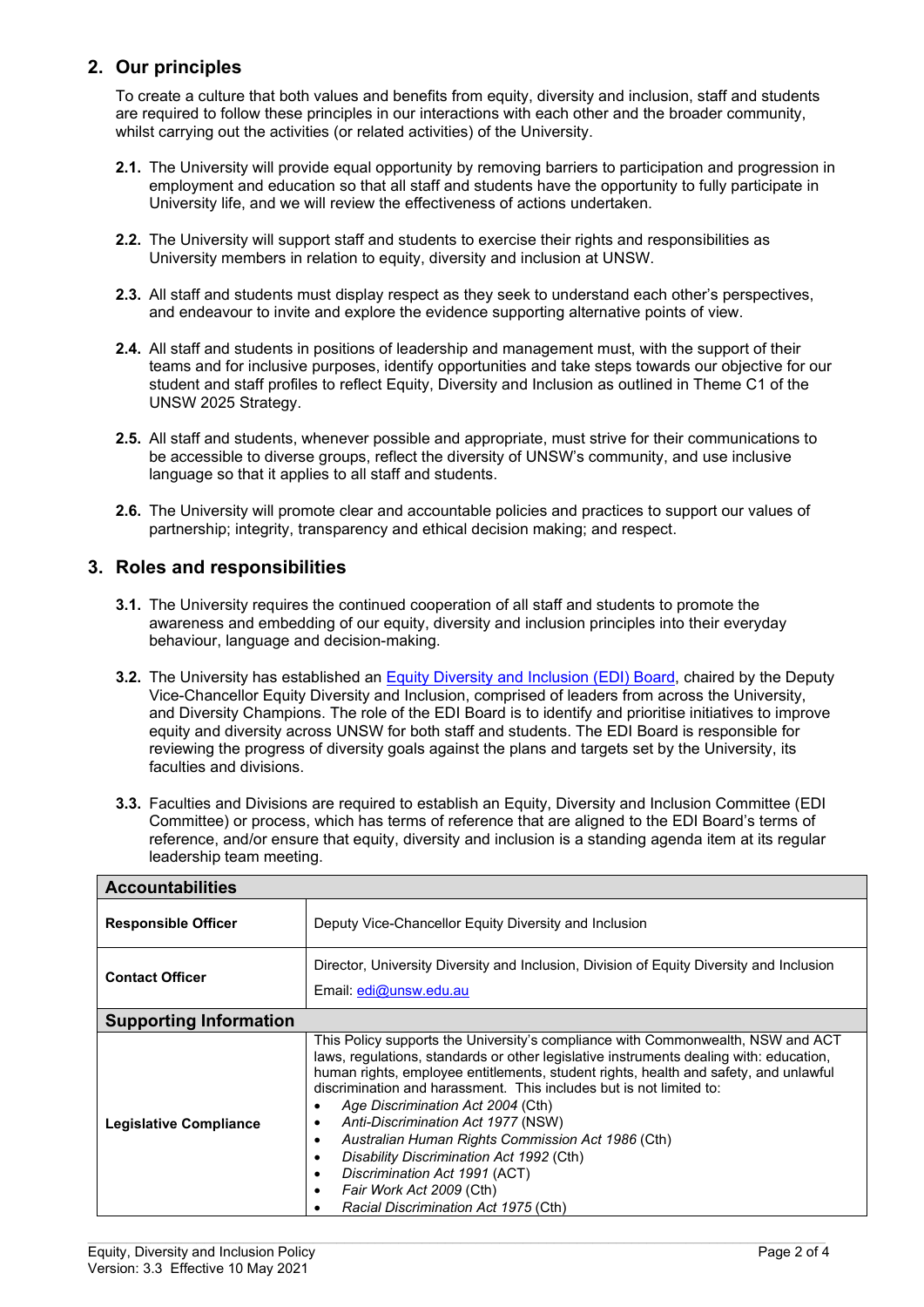|                                 | Sex Discrimination Act 1984 (Cth)<br>$\bullet$<br>University of New South Wales Act 1989 (NSW)<br>$\bullet$<br>Work Health & Safety Act 2011 (Cth)<br>٠                                                                                                                                                                                                                                                                                                                                                                                                                                                                                                                                                                                                                                                                                                                                                                                                                             |  |  |
|---------------------------------|-------------------------------------------------------------------------------------------------------------------------------------------------------------------------------------------------------------------------------------------------------------------------------------------------------------------------------------------------------------------------------------------------------------------------------------------------------------------------------------------------------------------------------------------------------------------------------------------------------------------------------------------------------------------------------------------------------------------------------------------------------------------------------------------------------------------------------------------------------------------------------------------------------------------------------------------------------------------------------------|--|--|
|                                 | Workplace Gender Equality Act 2012 (Cth)<br>$\bullet$<br>All related regulations, standards and codes.<br>$\bullet$                                                                                                                                                                                                                                                                                                                                                                                                                                                                                                                                                                                                                                                                                                                                                                                                                                                                 |  |  |
| <b>Supporting Documents</b>     | Nil                                                                                                                                                                                                                                                                                                                                                                                                                                                                                                                                                                                                                                                                                                                                                                                                                                                                                                                                                                                 |  |  |
| <b>Related Documents</b>        | <b>UNSW Australia (Academic Staff) Enterprise Agreement 2018</b><br>$\bullet$<br><b>UNSW Australia (Professional Staff) Enterprise Agreement 2018</b><br>$\bullet$<br><b>Academic Program Review Policy</b><br>٠<br><b>Academic Promotions Policy</b><br>$\bullet$<br><b>Academic Promotions Procedure</b><br>$\bullet$<br><b>Admissions Policy</b><br>$\bullet$<br><b>Anti Racism Policy</b><br>$\bullet$<br><b>Code of Conduct</b><br>$\bullet$<br>Disability Inclusion Action Plan 2018-2020<br><b>Education Quality Policy</b><br>٠<br><b>Health and Safety Policy</b><br>$\bullet$<br><b>Higher Degree Research Scholarships Policy</b><br>$\bullet$<br>Reasonable Adjustment Guidelines for Managers of Staff and Potential Staff with<br>$\bullet$<br><b>Disabilities</b><br><b>Research Code of Conduct</b><br>$\bullet$<br><b>Staff Complaint Procedure</b><br>$\bullet$<br><b>Student Code of Conduct</b><br>$\bullet$<br><b>Student Complaint Procedure</b><br>$\bullet$ |  |  |
| <b>Superseded Documents</b>     | Equity, Diversity and Inclusion Policy, v3.2                                                                                                                                                                                                                                                                                                                                                                                                                                                                                                                                                                                                                                                                                                                                                                                                                                                                                                                                        |  |  |
| <b>File Number</b>              | 2017/26567                                                                                                                                                                                                                                                                                                                                                                                                                                                                                                                                                                                                                                                                                                                                                                                                                                                                                                                                                                          |  |  |
| <b>Definitions and Acronyms</b> |                                                                                                                                                                                                                                                                                                                                                                                                                                                                                                                                                                                                                                                                                                                                                                                                                                                                                                                                                                                     |  |  |
| <b>Affiliates</b>               | Conjoint and visiting appointees; consultants and contractors; agency staff; emeriti;<br>members of University committees; and any other person appointed or engaged by the<br>University to perform duties or functions for the University.                                                                                                                                                                                                                                                                                                                                                                                                                                                                                                                                                                                                                                                                                                                                        |  |  |
| <b>Equity</b>                   | Embracing the diversity and cultural richness of our communities and ensuring that our<br>staff and students can achieve their full potential regardless of background, as is<br>outlined in the UNSW 2025 Strategy. For example, this may entail action to reverse the<br>impact of disadvantage stemming from a person or group's differences (such as those<br>based on a person or group's social standing, economic status, demographic<br>characteristics, or geographic location).                                                                                                                                                                                                                                                                                                                                                                                                                                                                                           |  |  |
| <b>Diversity</b>                | Any attributes protected under Australian law and areas of focus as may be determined<br>by a Division, Faculty or School for the purpose of delivering on the stated aims in the<br>UNSW 2025 Strategy which include (but are not limited to):<br>For staff – addressing differences in employment rates based on gender, disability,<br>cultural background and Indigenous origin, and sexual orientation or gender                                                                                                                                                                                                                                                                                                                                                                                                                                                                                                                                                               |  |  |
|                                 | identity.<br>For students – increasing the intake and retention of Indigenous students, students<br>from low socioeconomic groups and students from disadvantaged backgrounds.                                                                                                                                                                                                                                                                                                                                                                                                                                                                                                                                                                                                                                                                                                                                                                                                      |  |  |
| <b>Inclusion</b>                | "Inclusion occurs when a diversity of people feel valued and respected, have access<br>to opportunities and resources, and can contribute their perspectives and talents to<br>improve their organisation". [Source: O'Leary, J., Russell G., & Tilly, J. 2015, "Building<br>Inclusion: An Evidence-Based Model Of Inclusive Leadership", Diversity Council<br>Australia, Sydney]                                                                                                                                                                                                                                                                                                                                                                                                                                                                                                                                                                                                   |  |  |
| Indigenous                      | Aboriginal or Torres Strait Islander origin (or both).                                                                                                                                                                                                                                                                                                                                                                                                                                                                                                                                                                                                                                                                                                                                                                                                                                                                                                                              |  |  |
| <b>Staff</b>                    | All employees of the University, including casual employees.                                                                                                                                                                                                                                                                                                                                                                                                                                                                                                                                                                                                                                                                                                                                                                                                                                                                                                                        |  |  |